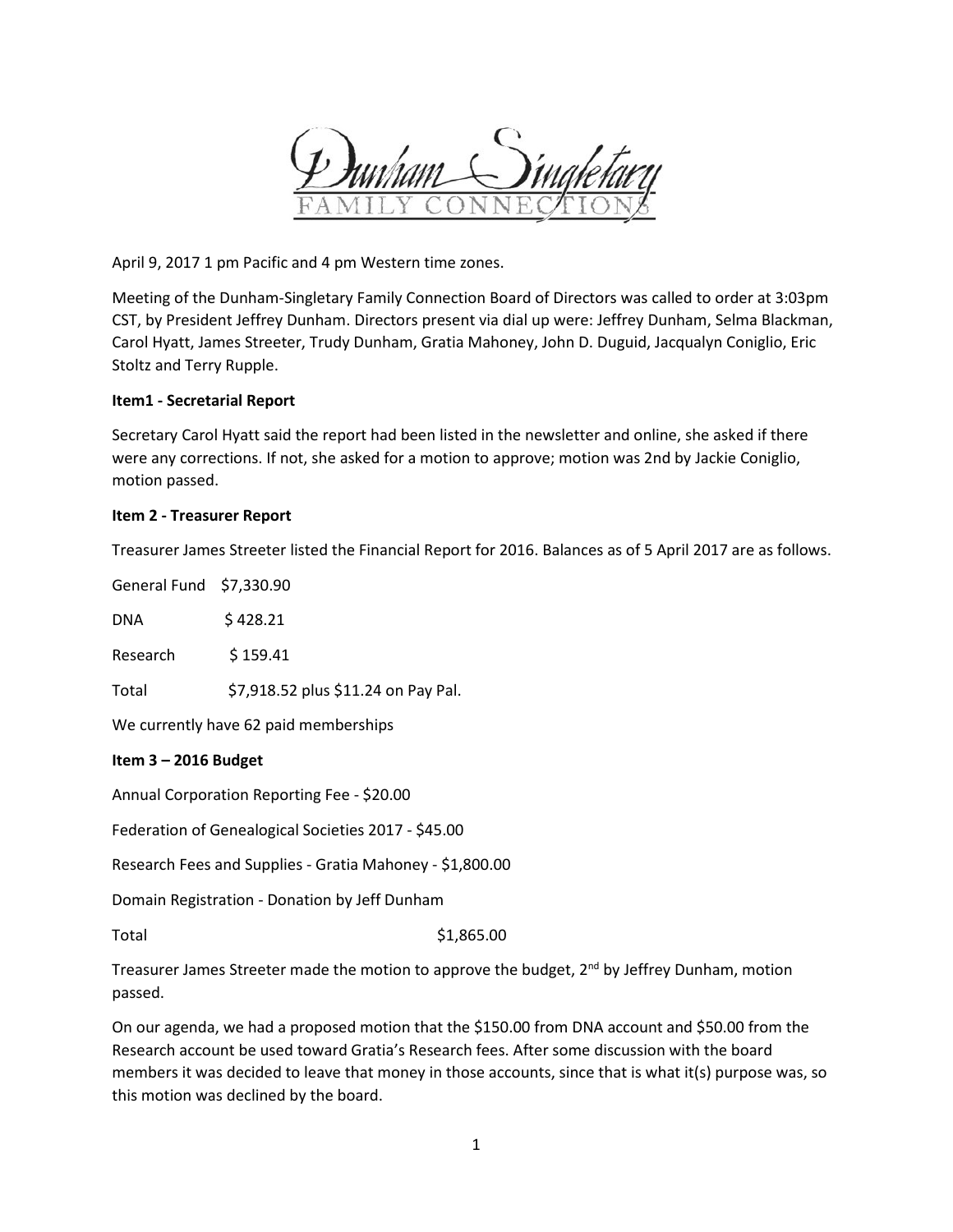It was proposed that \$200.00 be taken from the General Fund and used toward Gratia's Research. A motion was made by Jeff Dunham and 2<sup>nd</sup> by Trudy Dunham, motion passed.

# **Item 4 - DNA Project**

Jeffrey Dunham spoke on the DNA project and listed the breakdown of the Dunham-Singletary DNA Haplogroups. A breakdown follows.

Following is a breakdown of the members of the Dunham-Singletary DNA group, of which there are 99 members by John Duguid.

- Haplogroup I-M253 Deacon John = 40 members
- Haplogroup I-M253 not named Dunham = 5 members
- Haplogroup I-M223 Dunham-Singletary = 29 members
- Haplogroup I-M223 not named Dunham or Singletary = 1 member
- Haplogroup G-M201 Dunham but origin unknown = 3 members
- Haplogroup R-M269 Dunham's of Anglo-Saxon origin = 11
- Haplogroup R-M269 non-Dunham's = 7
- Haplogroup R-M512 Dunham but origin unknown = 1 member
- Haplogroup R-M198 Dunham but origin unknown = 1 member
- Haplogroup RZ-1 non-Dunham = 1 member

Jeff would like to extend into the Y-DNA. It was also mentioned that a lot of the companies doing these tests do run sales. We hope to include this information on our web page to help keep other members informed and to encourage members to get their DNA tested. Jeff will send Gratia his information on the Simpson line to help with the research on Deacon John Dunham. Jeff Dunham made a motion to add autosomal DNA to the research, 2<sup>nd</sup> by James Streeter, motion passed.

# **Item 5 Web site Status**

Board member Selma Blackman is the most active on the Facebook site; she posts when she finds information regarding to the Dunham lines, and when she is/has attended many of the Genealogy Conferences. Board member Trudy Dunham offered to make changes in the Facebook tagline and imagery with Board approval.

It was brought up that our website is somewhat confusing, and what this site really does! Is it a genealogy site or what? After some discussion with the board members it has been purposed that perhaps clarifying the name may help people locate the Dunham family research page better. Jeff asked all the board members to suggest what they would think be a good Genealogy name for our group and to maybe rename the web page, more to follow on this at a later date. We could perhaps change the logo and use maybe some of the old family photos.

Jeff reported he will move the website off his server in the future. He further indicated the Board may incur some future expense because of this.

# **New Business**

Jeffrey Dunham spoke on membership and how we could increase our numbers. Selma Blackman mentioned that while attending a conference she had handed out over 250 flyers about our group, and